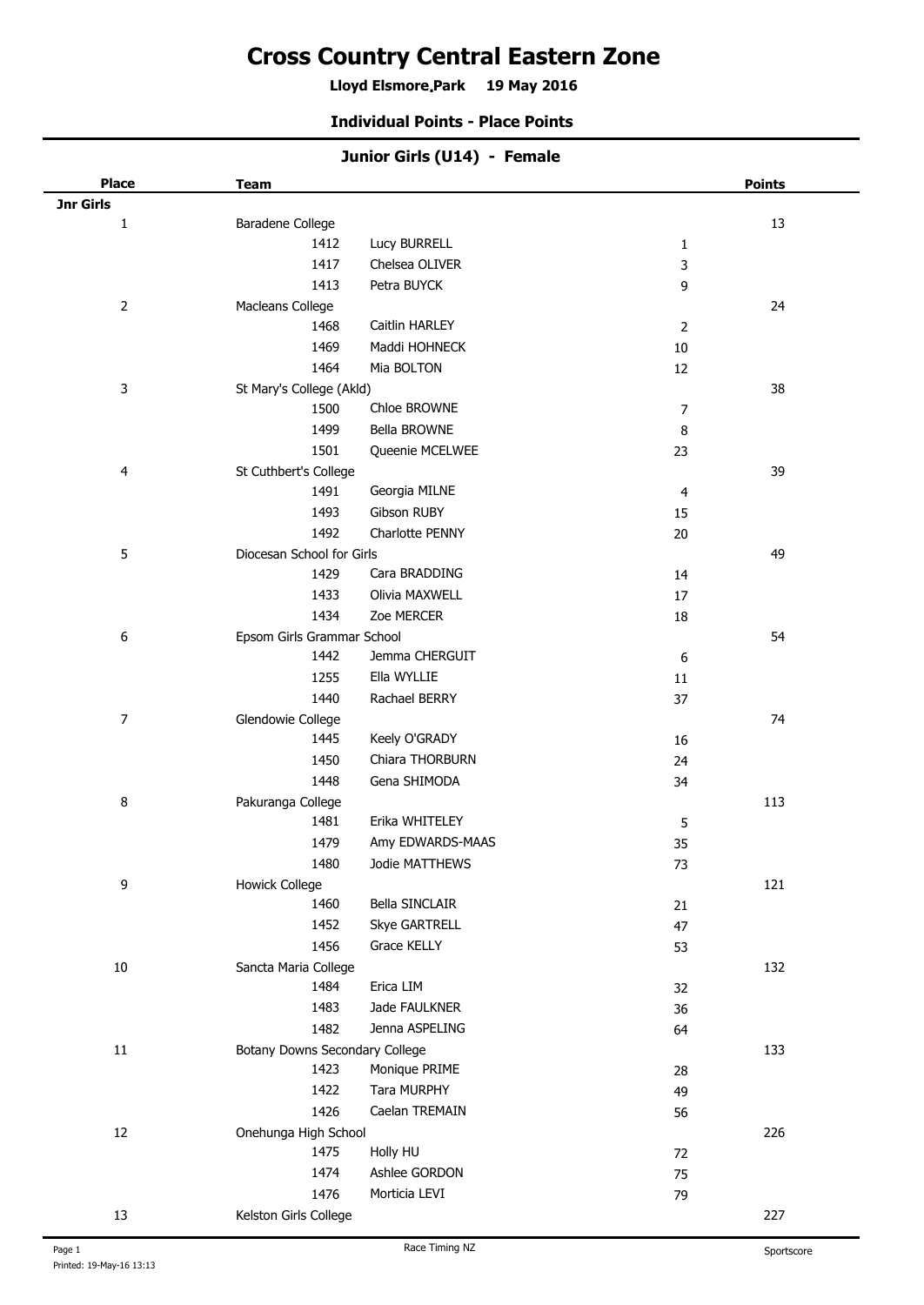## **Junior Girls (U14) - Female**

| <b>Place</b> | Team |                    | <b>Points</b> |
|--------------|------|--------------------|---------------|
|              | 1463 | Sorylian WILLIAMS  | 74            |
|              | 1462 | Losaline TEVI      | 76            |
|              | 1461 | Jasmine PAMPELLONE | 77            |
|              |      |                    |               |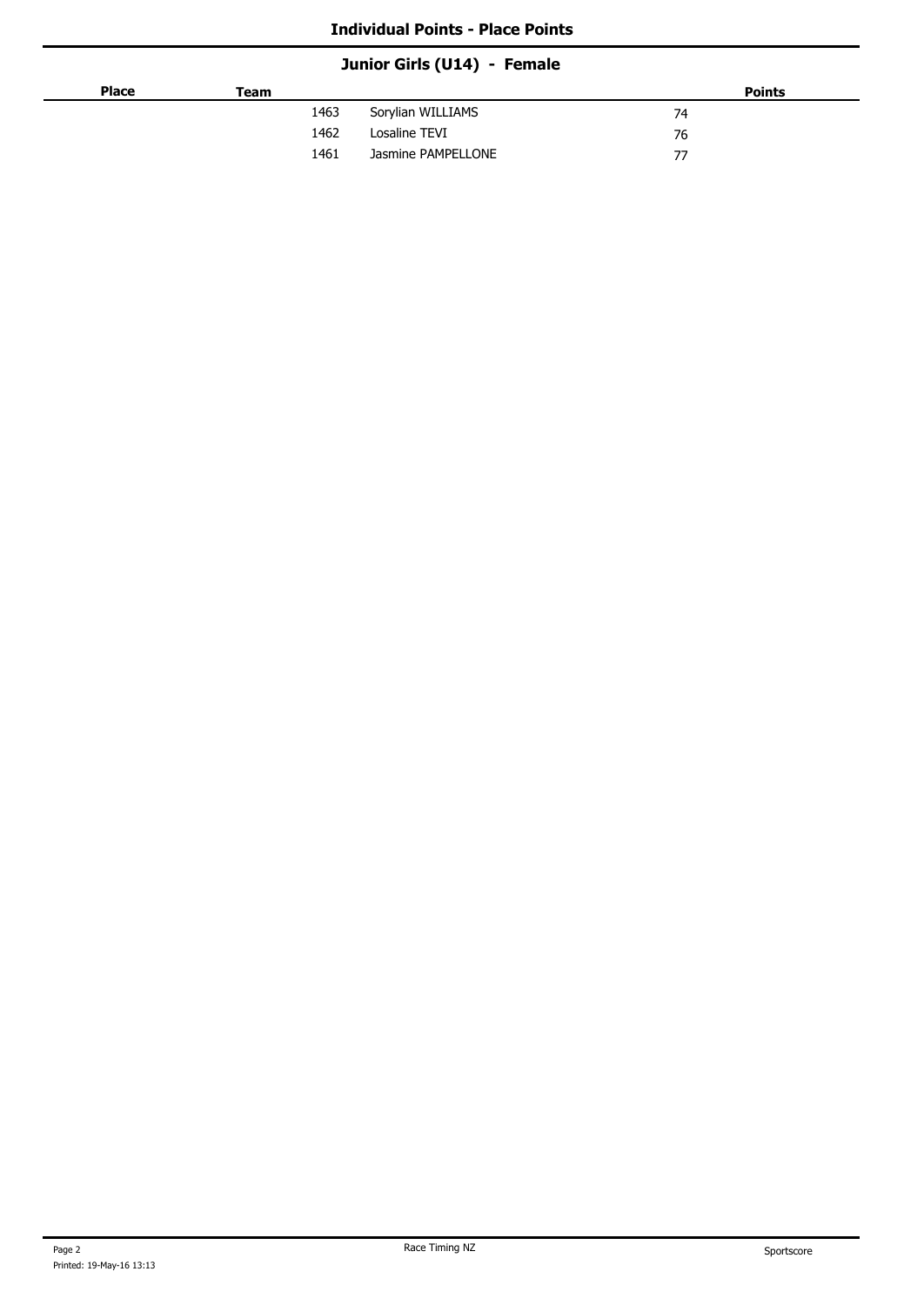## **Junior Boys (U14) - Male**

| <b>Place</b>   | <b>Team</b>                    |                          |                | <b>Points</b> |
|----------------|--------------------------------|--------------------------|----------------|---------------|
| Jnr Boys       |                                |                          |                |               |
| 1              | Macleans College               |                          |                | $11\,$        |
|                | 1149                           | Jeremy BURKE             | $\mathbf{1}$   |               |
|                | 1150                           | Oscar COWLEY - ANDREA    | 4              |               |
|                | 1151                           | Kalani HOKIANGA          | 6              |               |
| $\overline{2}$ | Kings College                  |                          |                | 21            |
|                | 1147                           | James ROBERTSON          | 3              |               |
|                | 1148                           | Sebastian WHARTON        | $\overline{7}$ |               |
|                | 1146                           | Henry REYNOLDS           | 11             |               |
| 3              | <b>Howick College</b>          |                          |                | 22            |
|                | 1141                           | Francis (Rocky) MORRISON | 2              |               |
|                | 1137                           | Kaine BRADLEY            | 5              |               |
|                | 1143                           | <b>Jesse SCHEEPERS</b>   | 15             |               |
| 4              | Glendowie College              |                          |                | 50            |
|                | 1130                           | Samuel CLAYTON           | 10             |               |
|                | 1132                           | Stanley FINDSEN          | 16             |               |
|                | 1133                           | Alex REID                | 24             |               |
| $=$            | Botany Downs Secondary College |                          |                | 50            |
|                | 1128                           | <b>Brent MOUAT</b>       | 12             |               |
|                | 1127                           | Finley DIXON             | 18             |               |
|                | 1129                           | <b>Liam TURNER</b>       | 20             |               |
| 6              | St Peter's College (Akld)      |                          |                | 73            |
|                | 1174                           | Stephen THORPE           | 17             |               |
|                | 1172                           | <b>Chris FERNANDES</b>   | 25             |               |
|                | 1173                           | Jamie LAING              | 31             |               |
| $\overline{7}$ | One Tree Hill College          |                          |                | 98            |
|                | 1160                           | Shukrullah REZAIE        | 30             |               |
|                | 1158                           | Flynn LAWRENCE           | 33             |               |
|                | 1157                           | <b>Isaac CAMERON</b>     | 35             |               |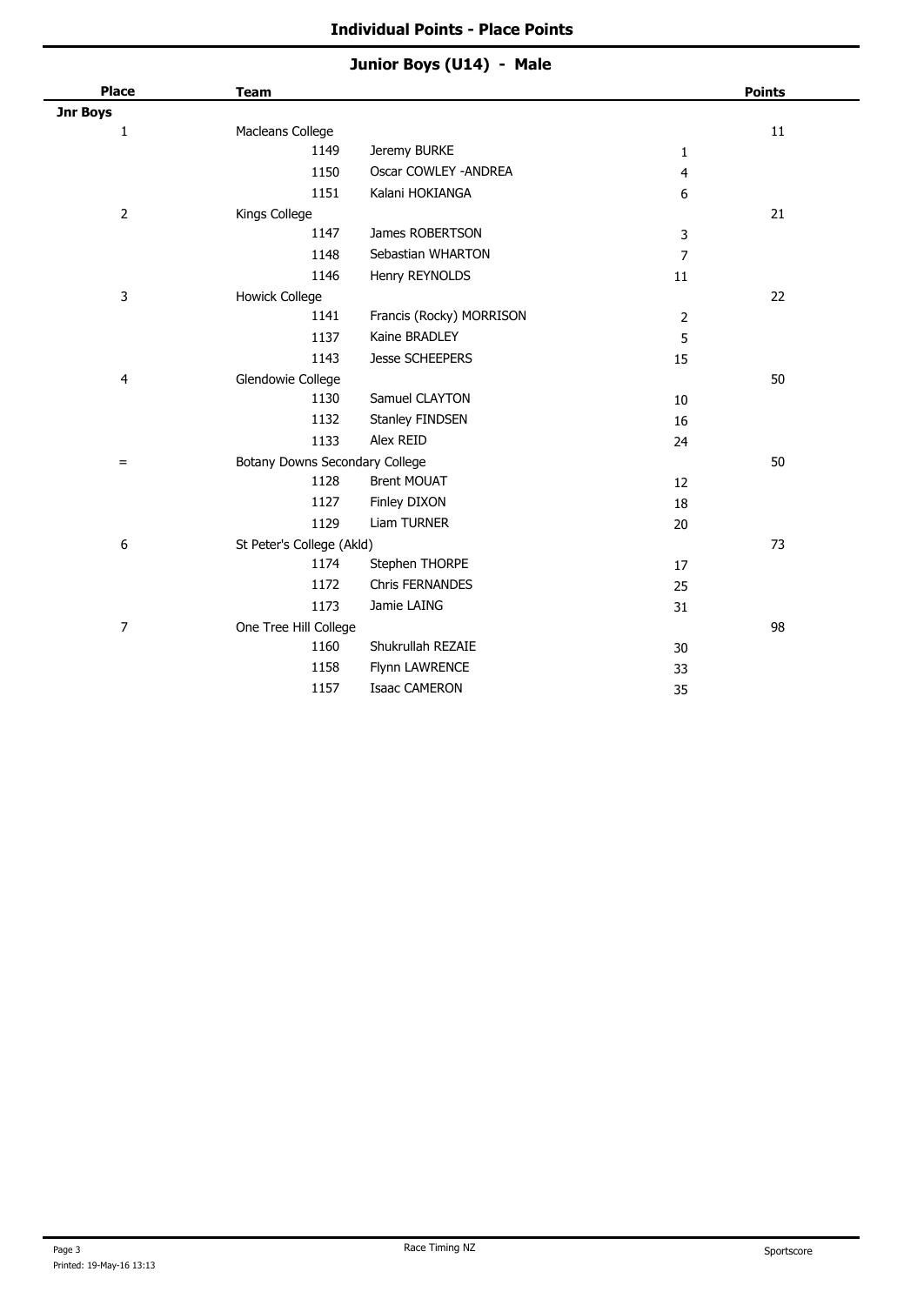## **Interm Girls (U16) - Female**

| <b>Place</b>     | <b>Team</b>                |                      |                | <b>Points</b> |
|------------------|----------------------------|----------------------|----------------|---------------|
| <b>Int Girls</b> |                            |                      |                |               |
| $\mathbf{1}$     | Baradene College           |                      |                | 18            |
|                  | 1310                       | Isabella MORTON      | 3              |               |
|                  | 1309                       | Abigail MORTON       | $\overline{7}$ |               |
|                  | 1306                       | Olivia HYLAND        | 8              |               |
| $=$              | St Cuthbert's College      |                      |                | 18            |
|                  | 1383                       | Isabelle ROBINSON    | $\mathbf 2$    |               |
|                  | 1382                       | <b>Claire REES</b>   | 6              |               |
|                  | 1384                       | Kendall VAUGHAN      | 10             |               |
| 3                | Epsom Girls Grammar School |                      |                | $30\,$        |
|                  | 1325                       | Catrin DAWSON        | $\mathbf 1$    |               |
|                  | 1330                       | Grace WILSON         | 14             |               |
|                  | 1327                       | Zaria IRELAND        | 15             |               |
| 4                | Diocesan School for Girls  |                      |                | 44            |
|                  | 1323                       | Conor TARRANT        | $\overline{4}$ |               |
|                  | 1320                       | Emma LEAMING         | 19             |               |
|                  | 1317                       | India JAMES          | 21             |               |
| 5                | Glendowie College          |                      |                | 69            |
|                  | 1333                       | Sophie ATKINSON      | 12             |               |
|                  | 1337                       | <b>Brodie TOKIOS</b> | 20             |               |
|                  | 1336                       | McIntosh JESSICA     | 37             |               |
| 6                | Macleans College           |                      |                | 81            |
|                  | 1358                       | Gemma BLACK          | 18             |               |
|                  | 1360                       | Emily GILLION        | 25             |               |
|                  | 1363                       | Kathryn ZHOU         | 38             |               |
| $\overline{7}$   | Sancta Maria College       |                      |                | 83            |
|                  | 1374                       | Anna FAULKNER        | 5              |               |
|                  | 1394                       | Ellen FROMONT        | 35             |               |
|                  | 1375                       | Laura RICHARDSON     | 43             |               |
| 8                | <b>Howick College</b>      |                      |                | 118           |
|                  | 1343                       | Inka PLEISS          | 29             |               |
|                  | 1341                       | KATIE HEAVEN         | 44             |               |
|                  | 1345                       | ANNIE WILLIAMSON     | 45             |               |
| 9                | Kelston Girls College      |                      |                | 194           |
|                  | 1350                       | Saylah NIKOIA        | 61             |               |
|                  | 1349                       | Megan NESBITT        | 65             |               |
|                  | 1352                       | Rachel ROGERS        | 68             |               |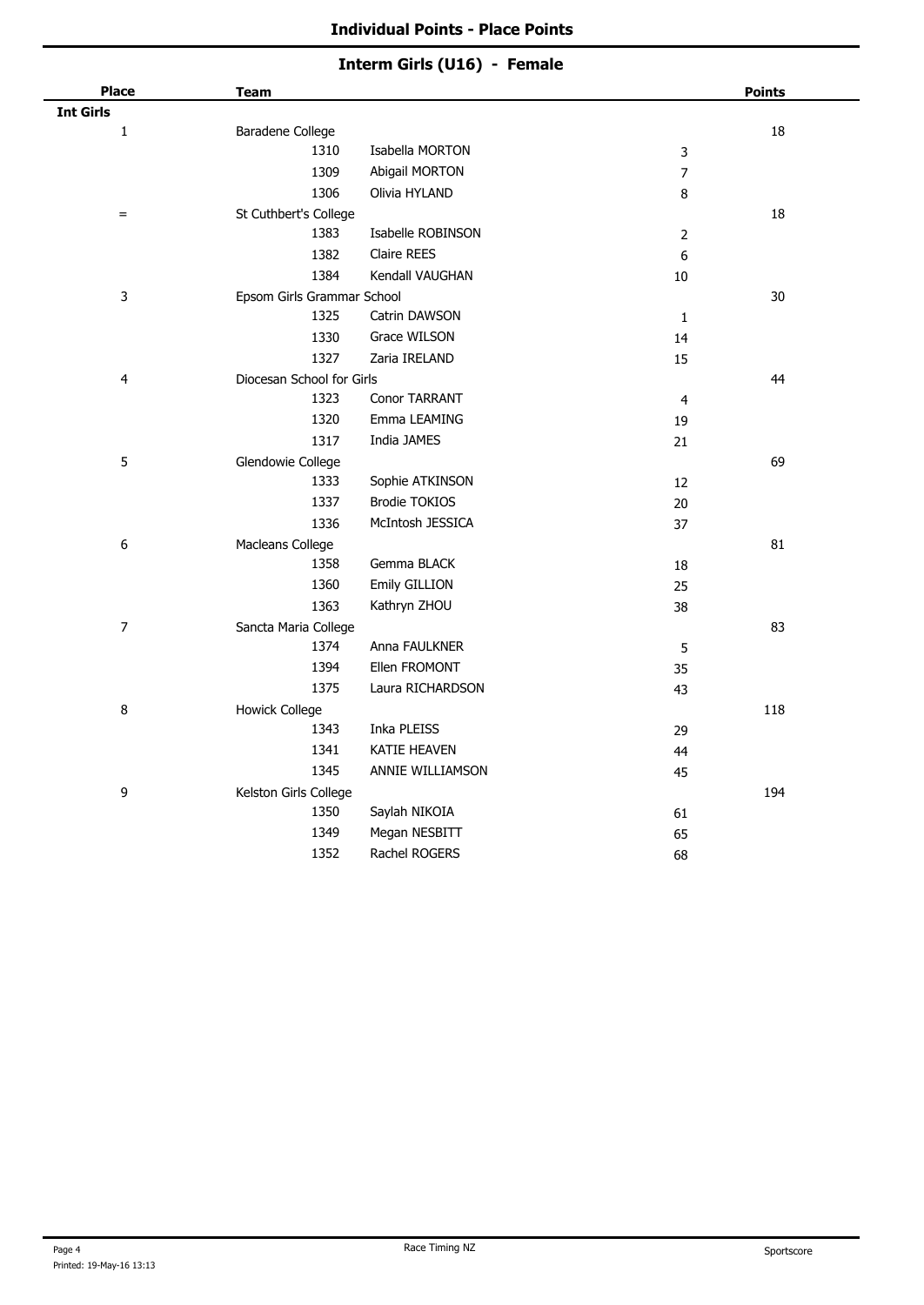## **Interm Boys (U16) - Male**

| <b>Place</b>    | <b>Team</b>               |                          |                | <b>Points</b> |
|-----------------|---------------------------|--------------------------|----------------|---------------|
| <b>Int Boys</b> |                           |                          |                |               |
| 1               | Kings College             |                          |                | 13            |
|                 | 955                       | George CORY-WRIGHT       | 1              |               |
|                 | 960                       | James WHARTON            | 5              |               |
|                 | 899                       | George CARR SMITH        | 7              |               |
| 2               | Macleans College          |                          |                | 18            |
|                 | 962                       | Nicholas COWLEY - ANDREA | 4              |               |
|                 | 965                       | Thomas HUGHSON           | 6              |               |
|                 | 964                       | George FURNISS           | 8              |               |
| 3               | St Peter's College (Akld) |                          |                | 23            |
|                 | 981                       | Liam BARRY               | $\overline{2}$ |               |
|                 | 983                       | Daniel NEVILLE           | 10             |               |
|                 | 982                       | Alexander MILDENHALL     | 11             |               |
| 4               | Glendowie College         |                          |                | 53            |
|                 | 890                       | Jordan WILSON            | 16             |               |
|                 | 886                       | Yannick BOEHM            | 18             |               |
|                 | 888                       | Matthew EDWARDS          | 19             |               |
| 5               | <b>Howick College</b>     |                          |                | 80            |
|                 | 894                       | Joel HUGHES              | 24             |               |
|                 | 898                       | Lee WILTON               | 26             |               |
|                 | 891                       | Daerezad COOVERJI        | 30             |               |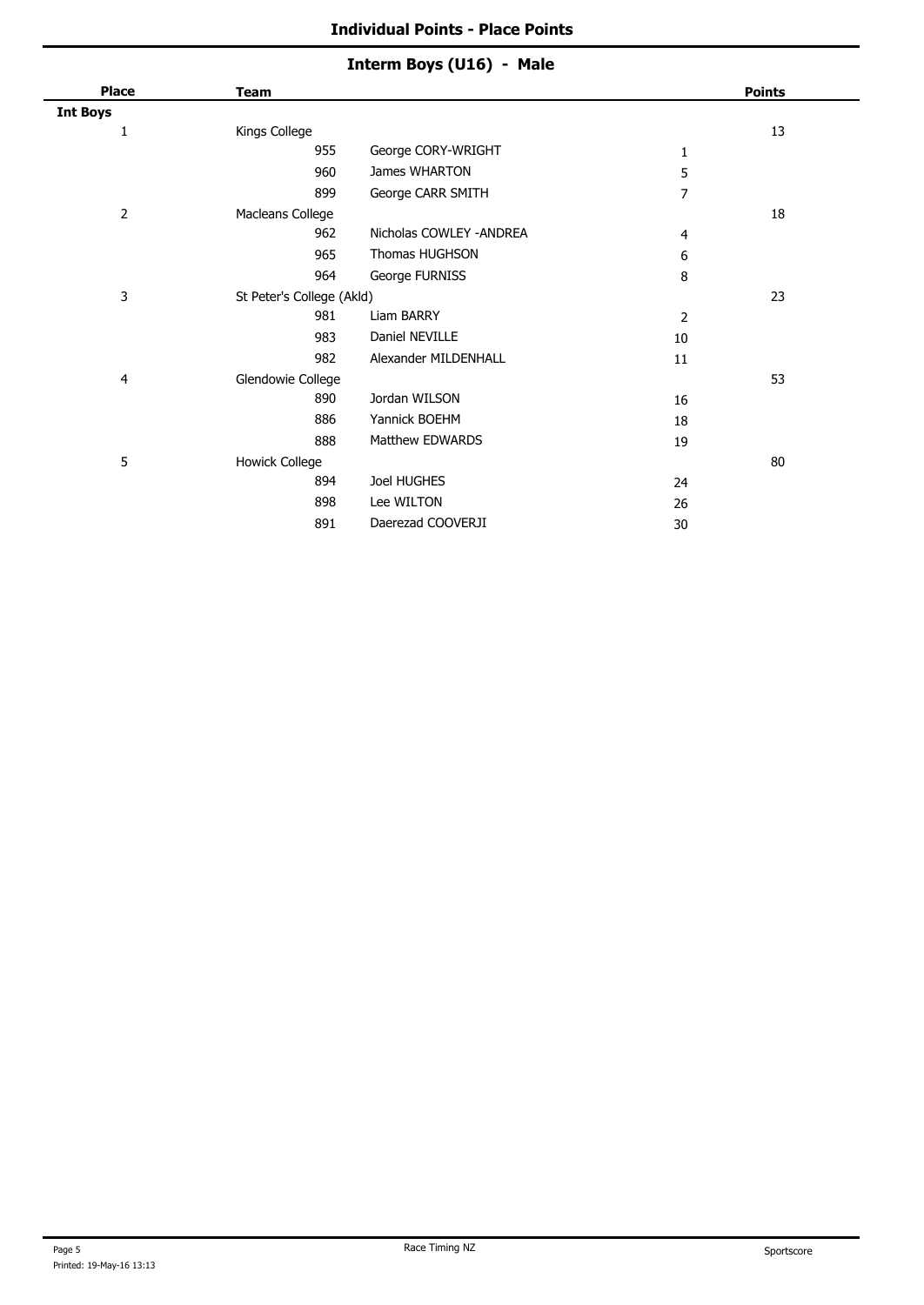## **Senior Girls (U19) - Female**

| <b>Place</b>     | <b>Team</b>                    |                   |                | <b>Points</b> |
|------------------|--------------------------------|-------------------|----------------|---------------|
| <b>Snr Girls</b> |                                |                   |                |               |
| 1                | Kings College                  |                   |                | 19            |
|                  | 1266                           | Alana SHERMAN     | 5              |               |
|                  | 1357                           | Stella TROUTE     | 6              |               |
|                  | 1354                           | Isabella INGRAM   | 8              |               |
| $\overline{2}$   | St Cuthbert's College          |                   |                | 33            |
|                  | 1275                           | Madison DOAR      | 4              |               |
|                  | 1278                           | Devon LOWYIM      | $\overline{7}$ |               |
|                  | 1279                           | Madeline WILSON   | 22             |               |
| 3                | Glendowie College              |                   |                | 40            |
|                  | 1256                           | Alyssa BULLOT     | 1              |               |
|                  | 1259                           | Alexandra IRO     | 19             |               |
|                  | 1260                           | MARY-ROSE MILLETT | 20             |               |
| 4                | Macleans College               |                   |                | 45            |
|                  | 1272                           | Stephanie WILSON  | 14             |               |
|                  | 1268                           | Rishika IYER      | 15             |               |
|                  | 1269                           | Charlotte SMAILL  | 16             |               |
| 5                | Baradene College               |                   |                | 50            |
|                  | 1236                           | Georgia CLODE     | 3              |               |
|                  | 1285                           | Grace BURNETT     | 23             |               |
|                  | 1239                           | Kate STODDART     | 24             |               |
| 6                | Botany Downs Secondary College |                   |                | 114           |
|                  | 1244                           | Claire THOMSON    | 34             |               |
|                  | 1243                           | Devyani SOMA      | 39             |               |
|                  | 1242                           | Samantha OLIVER   | 41             |               |
|                  |                                |                   |                |               |